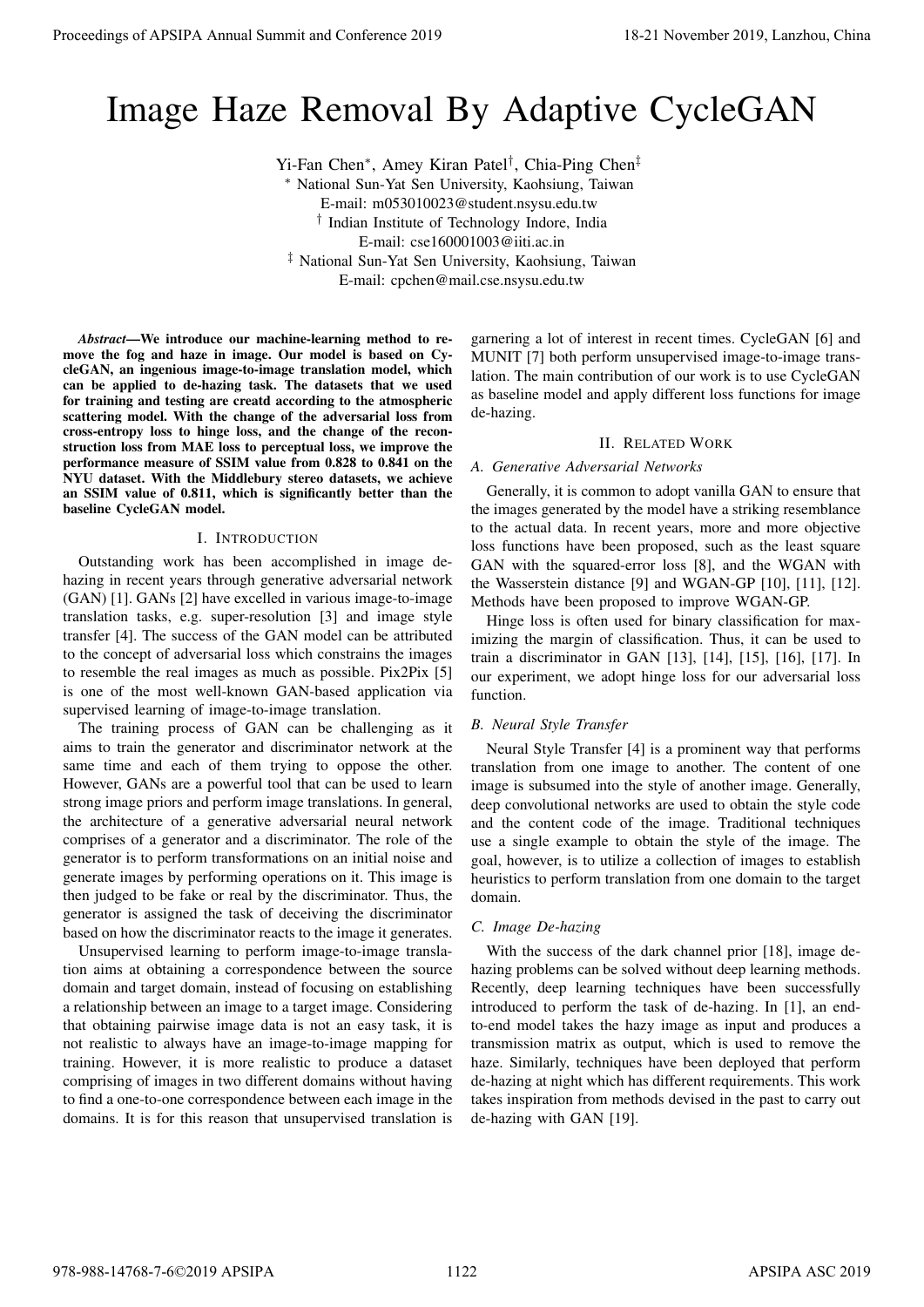## III. LOSS FUNCTION

$$
L = \underbrace{L_{GAN}}_{\text{adversarial loss}} + \underbrace{\lambda \cdot L_{R_1} + \gamma \cdot L_{R_2}}_{\text{reconstruction loss}}
$$
 (1)

## *A. Adversarial Loss*

$$
L_D(x, x') =
$$
  
\n
$$
E[\max(0, 1 - D_A(x))] + E[\max(0, 1 + D_A(G_{B2A}(x'))]
$$
  
\n
$$
+ E[\max(0, 1 - D_B(x'))] + E[\max(0, 1 + D_B(G_{A2B}(x)))]
$$
\n(2)

## *B. Reconstruction Loss*

$$
x \to G_{A2B}(x) \to G_{B2A}(G_{A2B}(x)) \approx x
$$

$$
x' \to G_{\text{B2A}}(x') \to G_{\text{A2B}}(G_{B2A}(x')) \approx x'
$$

$$
SSIM(x, y) = \frac{(2\mu_x \mu_y + C_1)(2\sigma_{xy} + C_2)}{(\mu_x^2 + \mu_y^2 + C_1)(\sigma_x^2 + \sigma_y^2 + C_2)}
$$
(3)

$$
L_{R_1}(x, x') = (1 - SSIM(x, G_{B2A}(G_{A2B}(x))) + (1 - SSIM(x', G_{A2B}(G_{B2A}(x')))
$$
 (4)

$$
L_{R_2}(x, x') = \|\Phi(x) - \Phi(G_{\text{B2A}}(G_{\text{A2B}}(x)))\|_2^2 + \|\Phi(x') - \Phi(G_{\text{A2B}}(G_{\text{B2A}}(x')))\|_2^2
$$
 (5)

$$
L_G(x, x') = - E[D_A(G_{\text{B2A}}(x'))] - E[D_B(G_{\text{A2B}}(x))]
$$
  
+  $\lambda L_{R_1}(x, x') + \gamma * L_{R_2}(x, x')$   
IV. NETWORK ARCHITECTURE

#### *A. Generator*

TABLE I NETWORK ARCHITECTURE OF THE GENERATOR

| Proceedings of APSIPA Annual Summit and Conference 2019                                                                                                                                                                                                                                                                                                                                                                                                                                                                                                                                               | 18-21 November 2019, Lanzhou, China                                                                                                                                                                                                                                                                                                                                                                                                                                                                                                                                                                                                                      |  |  |
|-------------------------------------------------------------------------------------------------------------------------------------------------------------------------------------------------------------------------------------------------------------------------------------------------------------------------------------------------------------------------------------------------------------------------------------------------------------------------------------------------------------------------------------------------------------------------------------------------------|----------------------------------------------------------------------------------------------------------------------------------------------------------------------------------------------------------------------------------------------------------------------------------------------------------------------------------------------------------------------------------------------------------------------------------------------------------------------------------------------------------------------------------------------------------------------------------------------------------------------------------------------------------|--|--|
| <b>III.</b> LOSS FUNCTION<br>Our work aims to learn the representations between the clear<br>scene and the hazy scene. We assume that the former condition<br>is the distribution of domain A, and the latter is domain B. The<br>goal is to learn generators $G_{A2B}$ and $G_{B2A}$ such that $G_{A2B}(\cdot)$<br>is hard to distinguish from domain B, and vice versa. The loss<br>function takes the form of<br>(1)<br>$L = \underbrace{L_{GAN}}_{\sim} + \underbrace{\lambda \cdot L_{R_1} + \gamma \cdot L_{R_2}}_{\sim}$<br>reconstruction loss                                                | 2) Perceptual Loss: Perceptual loss function is inspired by<br>EnhanceNet [23]. The main idea of EnhanceNet is comparing<br>images in a feature space rather than in a pixel space. With<br>the perceptual loss, we not only speed up the convergence but<br>also have more similar representation between the generated<br>images and the reconstructed images. We believed that by<br>extracting the features from the 2nd and 5th max-pooling layer<br>can represent the different information from the beginning<br>layer and the deep layer. The perceptual loss is<br>$L_{R_2}(x, x') =   \Phi(x) - \Phi(G_{\text{B2A}}(G_{\text{A2B}}(x)))  _2^2$ |  |  |
| where $\lambda$ and $\gamma$ are tunable parameters. In our experiment we<br>set $\lambda = 10$ and $\gamma = 5 \times e^{-6}$ .                                                                                                                                                                                                                                                                                                                                                                                                                                                                      | (5)<br>$+\ \Phi(x')-\Phi(G_{A2B}(G_{B2A}(x')))\ _2^2$<br>where $\Phi$ denotes the VGG19 [24] feature extractor from 2nd                                                                                                                                                                                                                                                                                                                                                                                                                                                                                                                                  |  |  |
| A. Adversarial Loss                                                                                                                                                                                                                                                                                                                                                                                                                                                                                                                                                                                   | and 5th pooling layers. The part of loss function related<br>generation is                                                                                                                                                                                                                                                                                                                                                                                                                                                                                                                                                                               |  |  |
| In this work, we use hinge loss as our proposed adversarial<br>loss to update the generators and discriminators. Hinge loss<br>has been adopted to be a loss function of SVM [20], as its<br>concept is to find a largest margin for a binary classification<br>problem. Specifically, the loss function for the discriminator<br><sup>is</sup><br>$L_D(x,x')=$                                                                                                                                                                                                                                       | $L_G(x, x') = - E[D_A(G_{\text{B2A}}(x'))] - E[D_B(G_{\text{A2B}}(x))]$<br>(6)<br>+ $\lambda L_{R_1}(x, x') + \gamma * L_{R_2}(x, x')$<br><b>IV. NETWORK ARCHITECTURE</b><br>A. Generator<br>The construction of the generator can be referred to [4],<br>which provides the outstanding task of style transfer. We                                                                                                                                                                                                                                                                                                                                      |  |  |
| $E[\max(0, 1 - D_A(x))] + E[\max(0, 1 + D_A(G_{\text{B2A}}(x')))]$<br>+ $E[\max(0, 1 - D_B(x'))]$ + $E[\max(0, 1 + D_B(G_{A2B}(x))]$<br>(2)                                                                                                                                                                                                                                                                                                                                                                                                                                                           | can view the generator as the comprising of the encoder,<br>transmission layers, and the decoder as the image become<br>up-sampling and down-sampling to the original size. Detailed<br>construction of the generator that we used in our experiment                                                                                                                                                                                                                                                                                                                                                                                                     |  |  |
| <b>B.</b> Reconstruction Loss                                                                                                                                                                                                                                                                                                                                                                                                                                                                                                                                                                         | is shown in Table I.                                                                                                                                                                                                                                                                                                                                                                                                                                                                                                                                                                                                                                     |  |  |
| Images translated to another domain should be translated<br>back to the original images via reconstruction process, which<br>induces reconstruction loss. As depicted in Fig. 1, the model<br>incorporates two-way cycle consistency. For one direction                                                                                                                                                                                                                                                                                                                                               | TABLE I<br>NETWORK ARCHITECTURE OF THE GENERATOR<br>input size = $256 \times 256 \times 3$<br>feature map size<br>output size<br>layer_name<br>$256 \times 256$<br>$7 \times 7$ , 32, s=1<br>conv1<br><b>Instance Normalization</b> [25]                                                                                                                                                                                                                                                                                                                                                                                                                 |  |  |
| $x \to G_{A2B}(x) \to G_{B2A}(G_{A2B}(x)) \approx x$                                                                                                                                                                                                                                                                                                                                                                                                                                                                                                                                                  | Relu [26]<br>$128 \times 128$<br>$3 \times 3, 64, s=2$<br>conv2                                                                                                                                                                                                                                                                                                                                                                                                                                                                                                                                                                                          |  |  |
| For the reversed direction                                                                                                                                                                                                                                                                                                                                                                                                                                                                                                                                                                            | <b>Instance Normalization</b>                                                                                                                                                                                                                                                                                                                                                                                                                                                                                                                                                                                                                            |  |  |
| $x' \rightarrow G_{\text{B2A}}(x') \rightarrow G_{\text{A2B}}(G_{B2A}(x')) \approx x'$                                                                                                                                                                                                                                                                                                                                                                                                                                                                                                                | Relu<br>$64 \times 64$<br>conv3<br>$3 \times$ , 128, s=2<br><b>Instance Normalization</b><br>Relu                                                                                                                                                                                                                                                                                                                                                                                                                                                                                                                                                        |  |  |
| In this work, we measure the similarity between the ground-<br>truth image and the reconstructed image by the combination<br>of the perceptual loss [21] and structural similarity (SSIM)<br>loss, rather than MAE loss or MSE loss.<br>1) SSIM Loss: SSIM is used for measuring the similarity<br>between images. Image quality evaluation of SSIM has more<br>correspondence toward the judgement of human intuition.<br>Equation 3 shows the computation of SSIM, where $\mu$ and $\sigma$<br>denote the mean and standard deviation, and $\sigma_{xy}$ denotes the<br>covariance of $x$ and $y$ . | $64 \times 64$<br>Residual Blocks(9)<br><b>Instance Normalization</b><br>$3 \times 128$ , s=1<br>Relu<br>deconv1<br>$128 \times 128$<br>$3 \times 3, 64, s=2$<br><b>Instance Normalization</b><br>Relu<br>deconv2<br>$256 \times 256$<br>$3 \times 3$ , 32, s=2<br><b>Instance Normalization</b><br>Relu<br>$256 \times 256$<br>$7 \times 7, 3, s=1$<br>conv4<br>Tanh                                                                                                                                                                                                                                                                                    |  |  |
| $SSIM(x, y) = \frac{(2\mu_x \mu_y + C_1)(2\sigma_{xy} + C_2)}{(\mu_x^2 + \mu_y^2 + C_1)(\sigma_x^2 + \sigma_y^2 + C_2)}$<br>(3)                                                                                                                                                                                                                                                                                                                                                                                                                                                                       | <b>B.</b> Discriminator<br>The construction of the discriminator can be referred to                                                                                                                                                                                                                                                                                                                                                                                                                                                                                                                                                                      |  |  |
| $C_1$ and $C_2$ are two constants [22]. We then use reconstruction<br>loss $L_{R_1}$ as<br>$L_{R_1}(x, x') = (1 - SSIM(x, G_{B2A}(G_{A2B}(x)))$<br>(4)<br>+ $(1 - SSIM(x', GA2B(GB2A(x'))))$                                                                                                                                                                                                                                                                                                                                                                                                          | PatchGAN [27] [5]. This kind of design not only can ef-<br>fectively reduce the parameters of the discriminator but also<br>can keep the performance compared to the fully convolutional<br>fashion. Table II shows the detailed settings of the discrimi-<br>nator that we used in our experiment.                                                                                                                                                                                                                                                                                                                                                      |  |  |
|                                                                                                                                                                                                                                                                                                                                                                                                                                                                                                                                                                                                       | 1123                                                                                                                                                                                                                                                                                                                                                                                                                                                                                                                                                                                                                                                     |  |  |

### *B. Discriminator*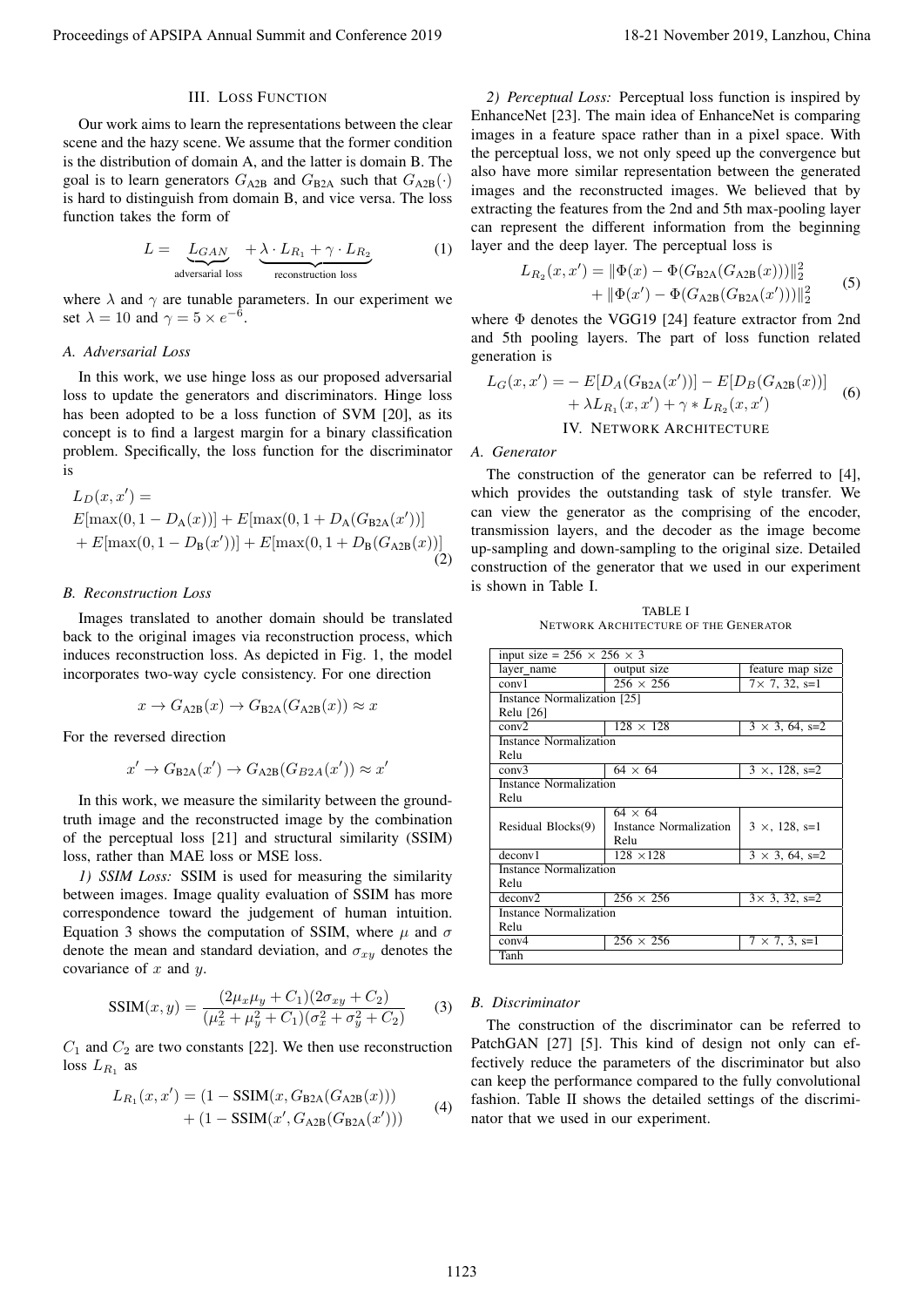

Fig. 1. Reconstruction Loss

TABLE II NETWORK ARCHITECTURE OF THE DISCRIMINATOR

| input size = $256 \times 256 \times 3$ |                               |                         |  |  |
|----------------------------------------|-------------------------------|-------------------------|--|--|
| layer_name                             | output size                   | feature map size        |  |  |
| conv1                                  | $128 \times 128$              | $4 \times 4$ , 64, s=2  |  |  |
| Leaky Relu                             |                               |                         |  |  |
| conv2                                  | $64 \times 64$                | $4 \times 4$ , 128, s=2 |  |  |
|                                        | <b>Instance Normalization</b> |                         |  |  |
| Leaky Relu [28]                        |                               |                         |  |  |
| conv3                                  | $32 \times 32$                | $4 \times 4$ , 256, s=2 |  |  |
| Instance Normalization                 |                               |                         |  |  |
| Leaky Relu                             |                               |                         |  |  |
| conv <sub>4</sub>                      | $32 \times 32$                | $4 \times 4$ , 512, s=1 |  |  |
| <b>Instance Normalization</b>          |                               |                         |  |  |
| Leaky Relu                             |                               |                         |  |  |
| conv <sub>5</sub>                      | $32 \times 32$                | $4 \times 4$ , 1, s=1   |  |  |

## V. EXPERIMENTS AND RESULTS

The model is trained for 500 epochs with a batch size of 1. The discriminator and the generator are both trained using the Adam optimizer function. The initial learning rate is 0.0001, and the discriminator has the 4 times larger learning rate than the generator. The hyper-parameter beta1 and beta2 values for the optimizer function is 0.5 and 0.9, respectively. The weight of the reconstruction loss  $\lambda$  is 10 and  $\gamma$  is set to  $5 \times e^{-6}$ .

We have a baseline CycleGAN with the same training conditions as our model. Recently, CycleGAN has the updating version which adopts least-square GAN [8] for adversarial loss to improve the performance. We then compare this updated version with our model in the following experiments.

## *A. NYU Datasets*

Our training set for domain A is NYU dataset [29] groundtruth image. This dataset consists of 1,449 ground-truth image and provides the pairwise depth image. Our training set for domain B is the NYU dataset immersed in a sea. Both of the training set A and B are also used for the test data to evaluate the quality of the image that generated by the model. We create our training set B by an atmospheric scattering model

$$
I(x) = J(x)t(x) + A(1 - t(x))
$$
\n(7)

where  $I$  represents generated foggy images,  $J$  represents the ground-truth images,  $t$  is the transmittance rate, and  $\overline{A}$  is the RGB value of the atmosphere light. We relate the transmittance rate to the depth image. Fig. 2 shows how we produce our datasets that simulate the subaqueous scene. Generally, the

transmittance rate under the water is usually lower, we then multiply the transmittance rate by 0.7 to achieve the more similar scene with the subaqueous scene in reality. For the gray scale value of atmosphere light, we have the value between 0 to 1. We randomly set the red light value to the floating number between 0.3 to 0.5, green light and blue light value set to the floating number between 0.6 to 0.8.

# *B. Results of NYU Datasets*

We compare our model with CycleGAN [6] and MU-NIT [7], both well-known for unsupervised image-to-image translation.

MUNIT model is trained for 500 epochs with a batch size of 1. The discriminator and the generator are both trained using the Adam optimizer function. The initial learning rate is 0.0001. The beta1 and beta2 values for the optimizer function is 0.5 and 0.9, respectively. The weight of the image reconstruction loss is 10, the weight of the style reconstruction loss is 1, and the weight of the content reconstruction loss is 1. The type of GANs employed for adversarial loss handling is least square GAN [8].

TABLE III COMPARISON WITH DIFFERENT GANS

|             | CycleGAN | <b>MUNIT</b> | Ours  |
|-------------|----------|--------------|-------|
| <b>PSNR</b> | 20.95    | 21.14        | 20.41 |
| <b>SSIM</b> | 0.828    | 0.797        | 0.841 |

According to Table III , we can achieve the close value for PSNR compared with others, and our model has the apparently best SSIM among three models. We have the same settings as we manufacturing the NYU dataset for condition 1. The transmittance rate is multiplied by 0.7. And for condition 2, we multiply the transmittance rate by 0.3, which produces the hazier subaqueous scene. Fig. 3 shows the results of our model compared with other models. We can observe that our pictures has clearest result after de-hazing.

## *C. Middlebury Stereo Datasets*

Our test data is the Middlebury stereo dataset collected from different years and we have 35 datasets in total. We have 6 datasets for year 2001 [30], 2 datasets for year 2003 [31], 6 datasets for year 2005 [32], and 21 datasets for year 2006 [32]. For 2005 datasets the image "Computer, Drumstick, Dwarves" are excluded because of the withheld of the truth disparities.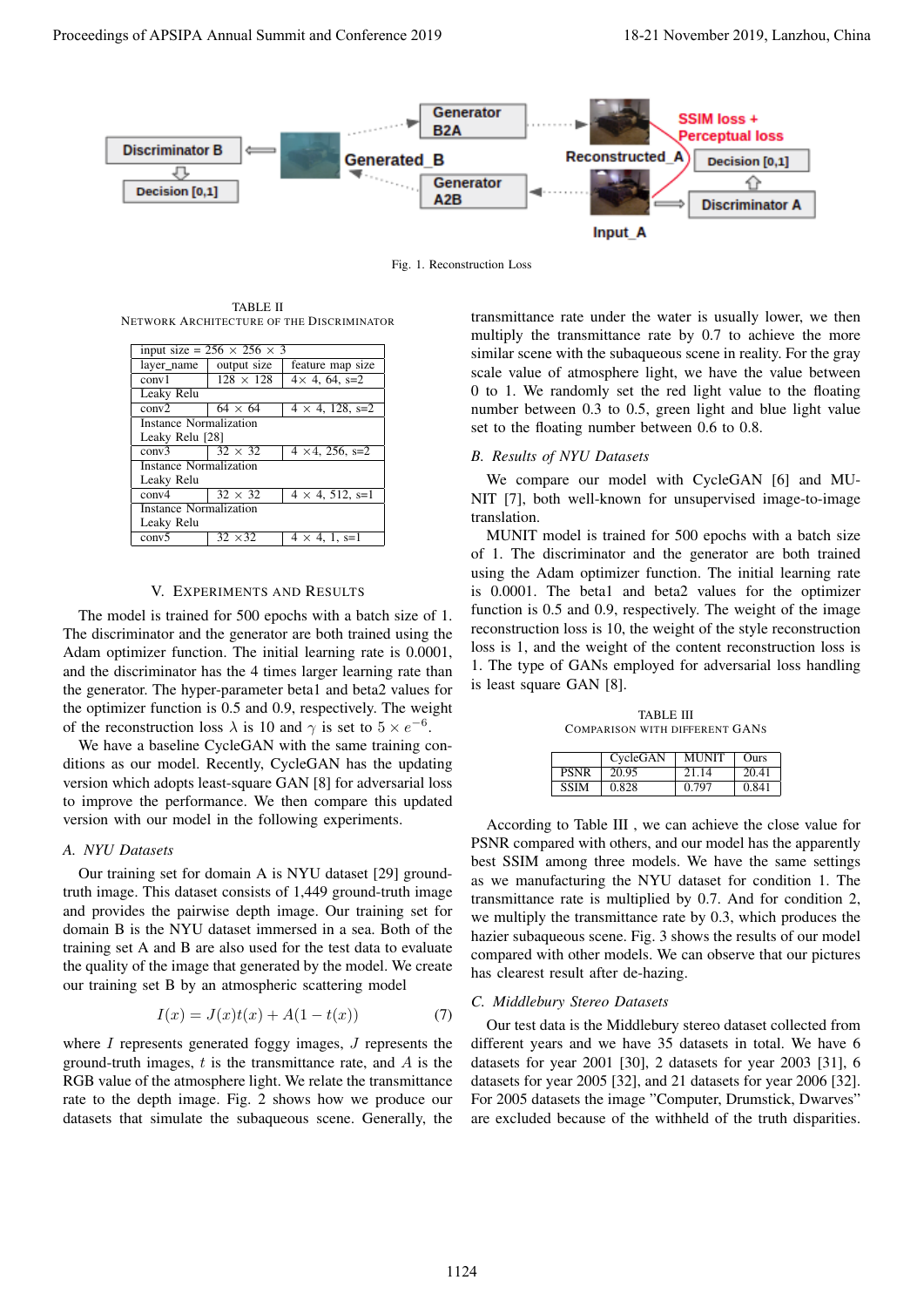

Fig. 2. Dataset manufactured processing. The atmospheric scattering model is in equation 7.

We manufacture the data with two conditions. We have the same settings as we creates the NYU dataset for condition 1. The transmittance rate is multiplied by 0.7. And for condition 2, we multiply the transmittance rate by 0.3, which produces the hazier subaqueous scene. In this series of the experiment, we hope to examine how will the model react to the data that is unseen in the training set.

# *D. Results of Middlebury Stereo Datasets*

We have two simulation for Middlebury stereo dataset experiment. We test the Middlebury dataset with the same weights that we train by the NYU dataset. Table IV shows the result of the manufactured Middlebury dataset for condition 1 mentioned above.

TABLE IV RESULT OF MIDDLEBURY DATASET CONDITION 1

|             | CycleGAN | <b>MUNIT</b> | Ours  |
|-------------|----------|--------------|-------|
| <b>PSNR</b> | 16.34    | 11 101       | 16.04 |
| <b>SSIM</b> | 0.767    | 0.399        | 0.811 |

Table V shows the result of the manufactured Middlebury dataset for condition 2 mentioned above.

TABLE V RESULT OF MIDDLEBURY DATASET CONDITION 2

|             | CycleGAN | <b>MUNIT</b> | Ours  |
|-------------|----------|--------------|-------|
| <b>PSNR</b> | 16.453   | 10.971       | 15.84 |
| <b>SSIM</b> | በ 77     | 0.393        | 0.81  |

Although our PSNR value decreases, we sill have the highest SSIM quality remained even dealing with the data that is unseen in the training set. We can also observe that our model has the smallest difference of the SSIM value among

three models. Both CycleGAN and MUNIT have obviously value decreased of SSIM value, especially for MUNIT. This explains that MUNIT is better for the tasking of one to multidomain translation but it is not suitable for our subaqueous dehazng mission. We prove that our model can not only produce the highest standard of the SSIM quality but also learn the best image translation ability when facing to the different data. Fig. 4 and Fig. 5 show the different degrees of the fog applies on the Middlebury dataset and the de-hazed results of our model compared with others. Fig. 4 shows that our model can generate the clearest scene of the baby's face and evident texture of the background. Fig. 5, shows that when facing to the heavier haze, our model and CycleGAN has no obvious difference but our background color has the better recovery with the ground-truth data.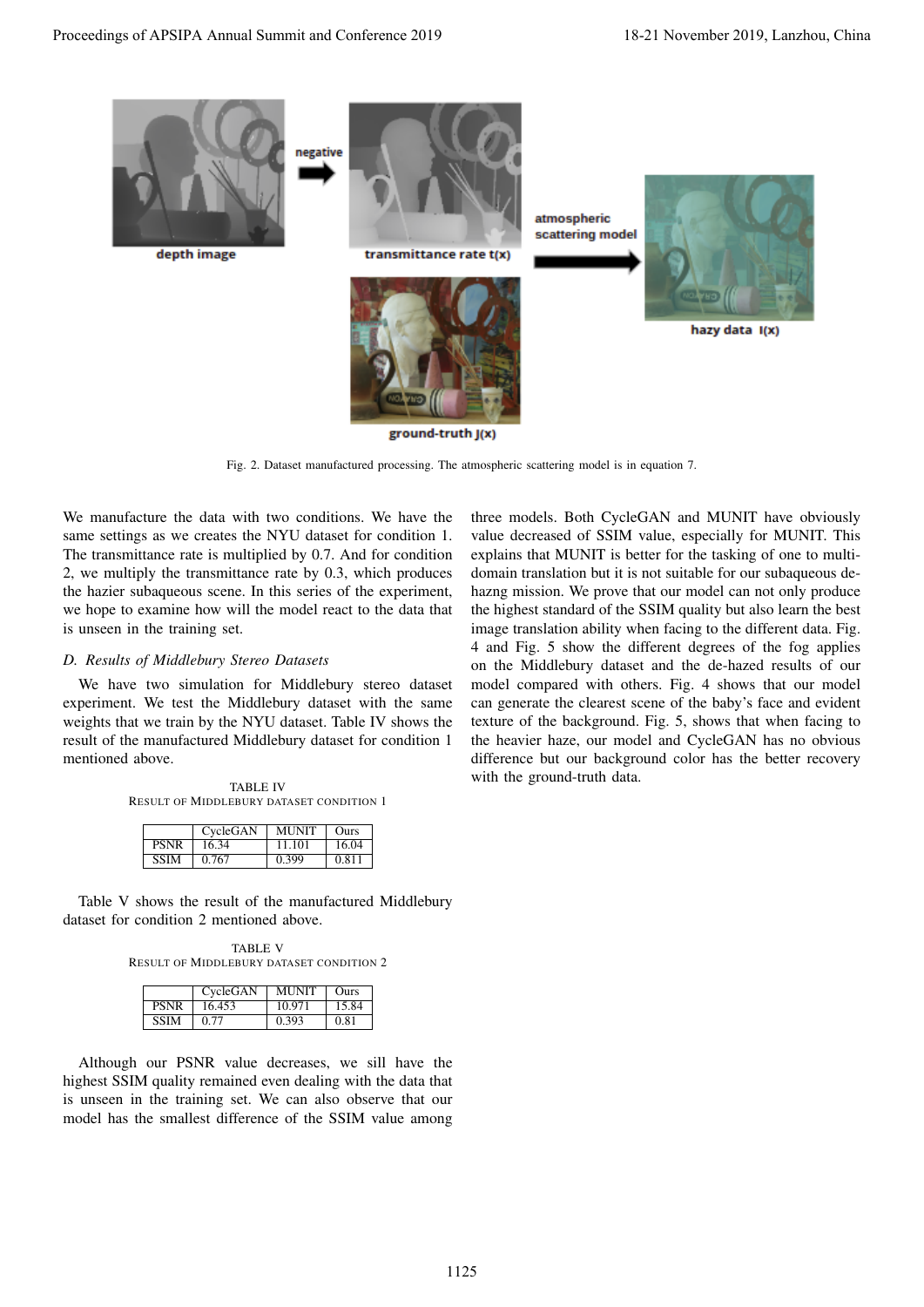

Fig. 3. Result of NYU dataset



Fig. 4. Result of Middlebury dataset condition 1



Fig. 5. Result of Middlebury dataset condition 2

# VI. CONCLUSIONS

In this work, we use CycleGAN model architecture and apply our proposed loss combination. We observe that our system produces images with high SSIM and achieves better representation for unseen test data. The success can be attributed to the usage of SSIM loss, which emphasizes on preserving the information of the structure similarity. It can also be attributed to the usage of hinge loss and perceptual loss, and our model can generate the clear background texture and similar colors with the ground-truth data. We conclude that our model can solve the subaqueous scene de-hazing task with not only the statistic evaluation value, such as PSNR,

SSIM, but also the results shown in Fig.  $3 - 5$ , which can be evaluated by the human's subjective vision.

## **REFERENCES**

- [1] Bolun Cai, Xiangmin Xu, Kui Jia, Chunmei Qing, and Dacheng Tao. de-hazenet: An end-to-end system for single image haze removal. *IEEE Transactions on Image Processing*, 25(11):5187–5198, 2016.
- [2] Ian Goodfellow, Jean Pouget-Abadie, Mehdi Mirza, Bing Xu, David Warde-Farley, Sherjil Ozair, Aaron Courville, and Yoshua Bengio. Generative adversarial nets. In *Advances in neural information processing systems*, pages 2672–2680, 2014.
- [3] Christian Ledig, Lucas Theis, Ferenc Huszar, Jose Caballero, Andrew Cunningham, Alejandro Acosta, Andrew Aitken, Alykhan Tejani, Johannes Totz, Zehan Wang, et al. Photo-realistic single image superresolution using a generative adversarial network. *arXiv preprint arXiv:1609.04802*, 2016.